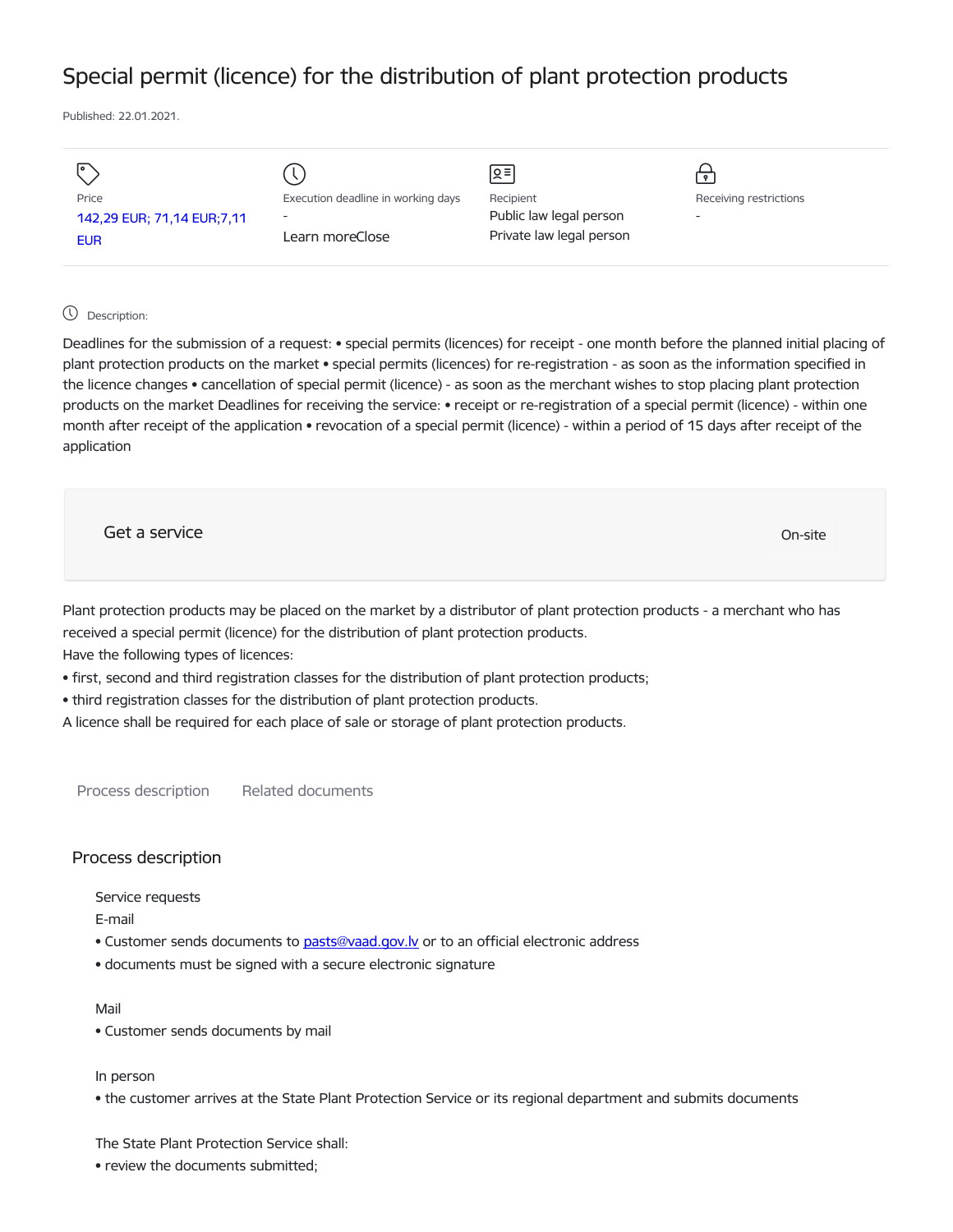- check the place of sale or storage of plant protection products;
- take a decision regarding the issuance of a special permit (licence) and issue a special permit (licence);
- Or

• take a decision regarding the re-registration of a special permit (licence), issuing it with the previous registration number, if it changes:

• the information specified in the licence (name or address of the merchant, name or address of the place of distribution);

- type of licence (class);
- the type of distribution (storage or marketing);

Or

• take a decision regarding the revocation of a special permit (licence).

Payment of state fee

Prior to receipt of the service, the State fee shall be paid in accordance with Section 21 of Cabinet Regulation No. 682 of 27 July 2010, Regulations Regarding Special Permits (Licences) for Proliferation of Plant Protection Products (see Section "Other Information" - "Legislative Acts").

Amount of the State fee (for each place of distribution):

• the issue of a special permit (licence) for the distribution of plant protection products of the first, second and third registration classes 142,29 EUR;

• the issue of a special permit (licence) for the distribution of plant protection products of the third registration class 71,14 EUR;

• re-registration of a special permit (licence) of EUR 7.11.

State Fee Properties:

Consignee: Treasury

Registration No 90000050138

Account No. LV34TREL1060000929900

Bank: Treasury

BIC: TRELLV22

Notes: Revenue Classification Code 9.2.9.9.

Objective: On the issue of a special permit (licence) for the distribution of plant protection products of the first, second and third registration classes

Or

Regarding the issuance of a special permit (licence) for the distribution of plant protection products of the third registration class

Or

Regarding the re-registration of a special permit (licence)

Receipt of services

Mail

• customer receives a decision and special permission (license) to the specified mail address

In person

• customer arrives at the State Plant Protection Service and receives a decision and special permit (licence)